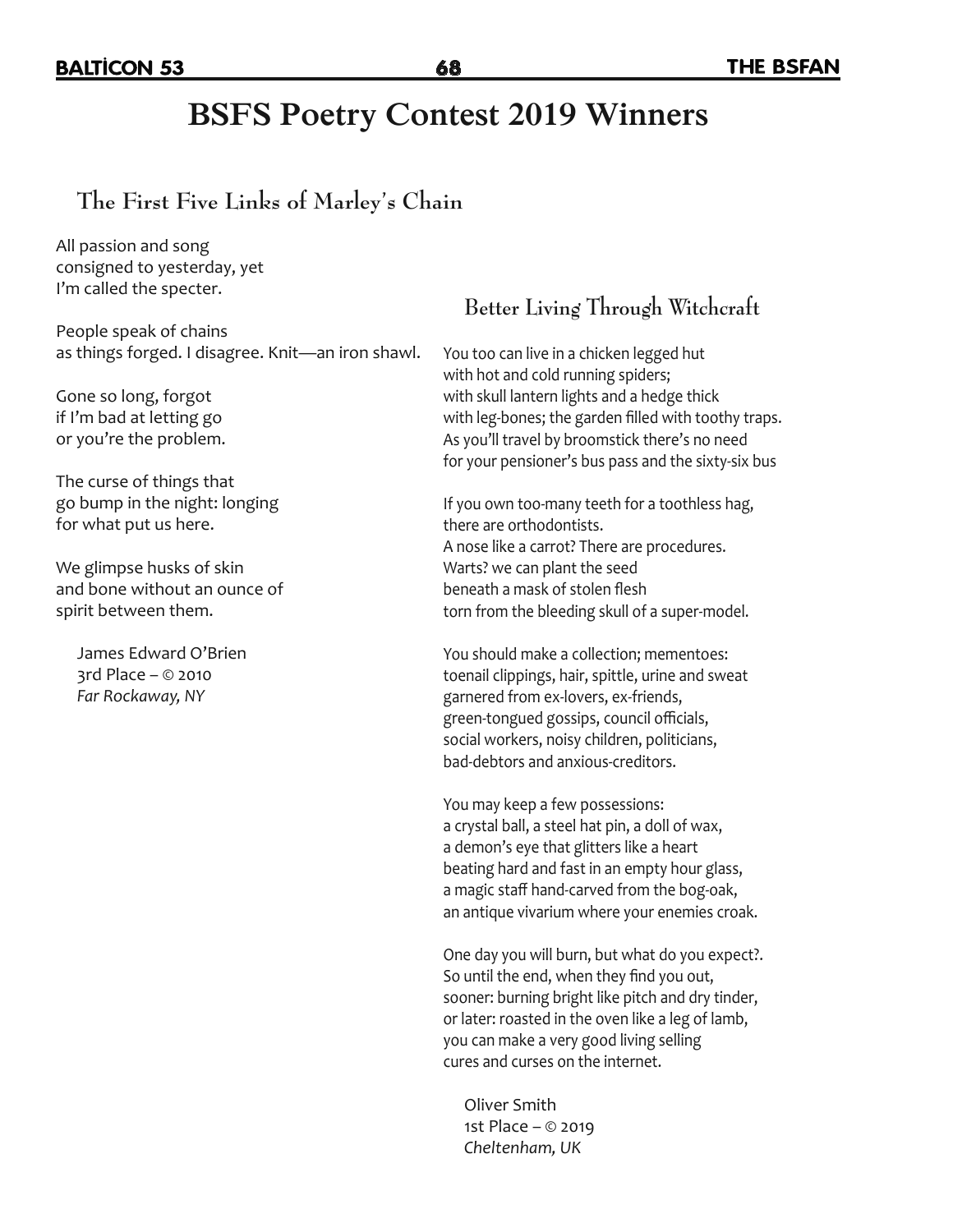# **BSFS Poetry Contest 2019 Winners**

#### **Loving a Spaceman**

When I was young, I loved a Spaceman. He papered my ceiling with satellites and space stations, solar flares and wormholes. I'd fall asleep under his stars, dreaming of zero gravity.

I wanted more, so he beamed me aboard his space cruiser and we set sail across the universe.

We toured world after world, like cosmic vagrants. He introduced me to his friends: Isaac, Orson, Larry, and Philip.

But his rules were stricter than his robots', and my Earthly needs too alien.

My tears shorted his probability drive. I left him adrift off Venus and fled back to Earth.

Years later, I gaze at Orion and look for Spaceman trails. Did he find a Spacewoman to help log the stars while the ship scooped matter between galaxies?

Or maybe his dreams changed like mine and he settled down with a nice Martian girl on a Jovian moon.

The night is cold, so I return to bed beside my Earthman.

Books are my transporter to visit new worlds without leaving home.

> R. Jean Bell 2nd Place – © 2019 *Aalbaek, Denmark*

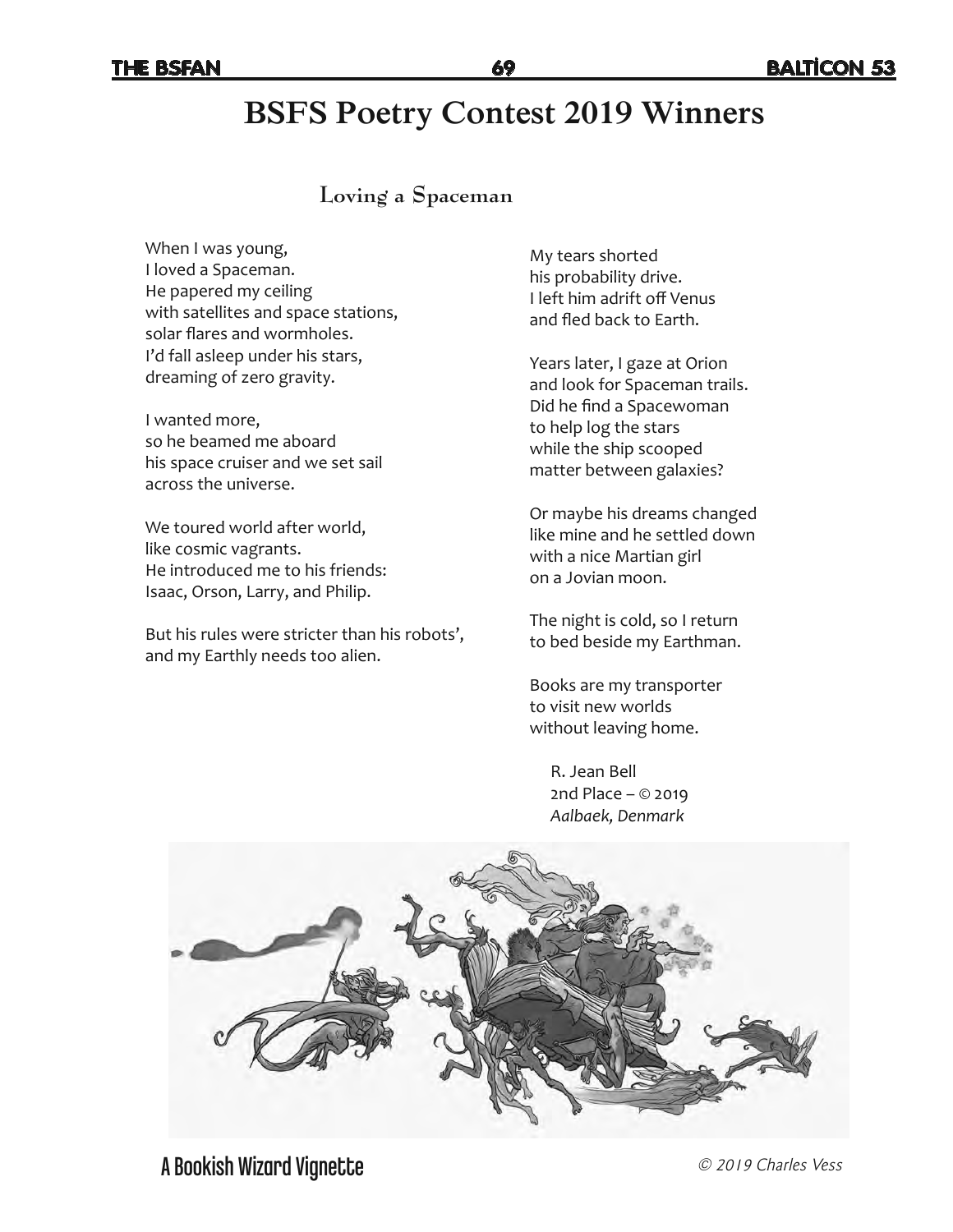# **BSFS Poetry Contest 2019 Winners**

### **Homecoming**

do not fear the witch she is laying herbs out to dry in a sunlit kitchen garlic smoke drifts from the cauldron a pot of white bean chili on a brisk fall day

do not fear the witch she lines the baseboards with peppermint oil to confuse the ants a sigil drawn on orange cardstock at the foot of the bed bids only good dreams pass

do not fear the witch the things that haunt your childhood home have no power over you now the yawning mouth of the root cellar opens on a mute expanse of cement and leaves

cones of incense to either side of an archway a veil to step through on the way to the living room where you sit across from the witch smile over cups of tea between you, crouched on the table like a smug gargoyle, the knowledge that not every curse can be broken

Grace Sonnabend Honorable Mention – © 2019 *Saint Paul, MN*



**Trumpeting the Dawn Vignette**  $\oslash$  2019 Charles Vess Shanghai, China

## **A Cupful of Stars**

I drank a cupful of stars their pointed edges cut my throat blood squirting from the holes pierced in my esophagus but their light shone through my lungs and warmed my heart before my stomach buried the glow

I swallowed a spoonful of moons their rounded size swelled in my chest bruising my spine and making my brain bleed from the pressure but I was illuminated from within and without and others followed me through the darkness

I chewed on a forkful of suns their burning heat scarred my jaws melting them shut and scorching my nostrils so I could not breathe but I was aflame in the glory that I might bring life to a planet, to more planets, to an entire galaxy

Elena Sichrovsky Honorable Mention – © 2019